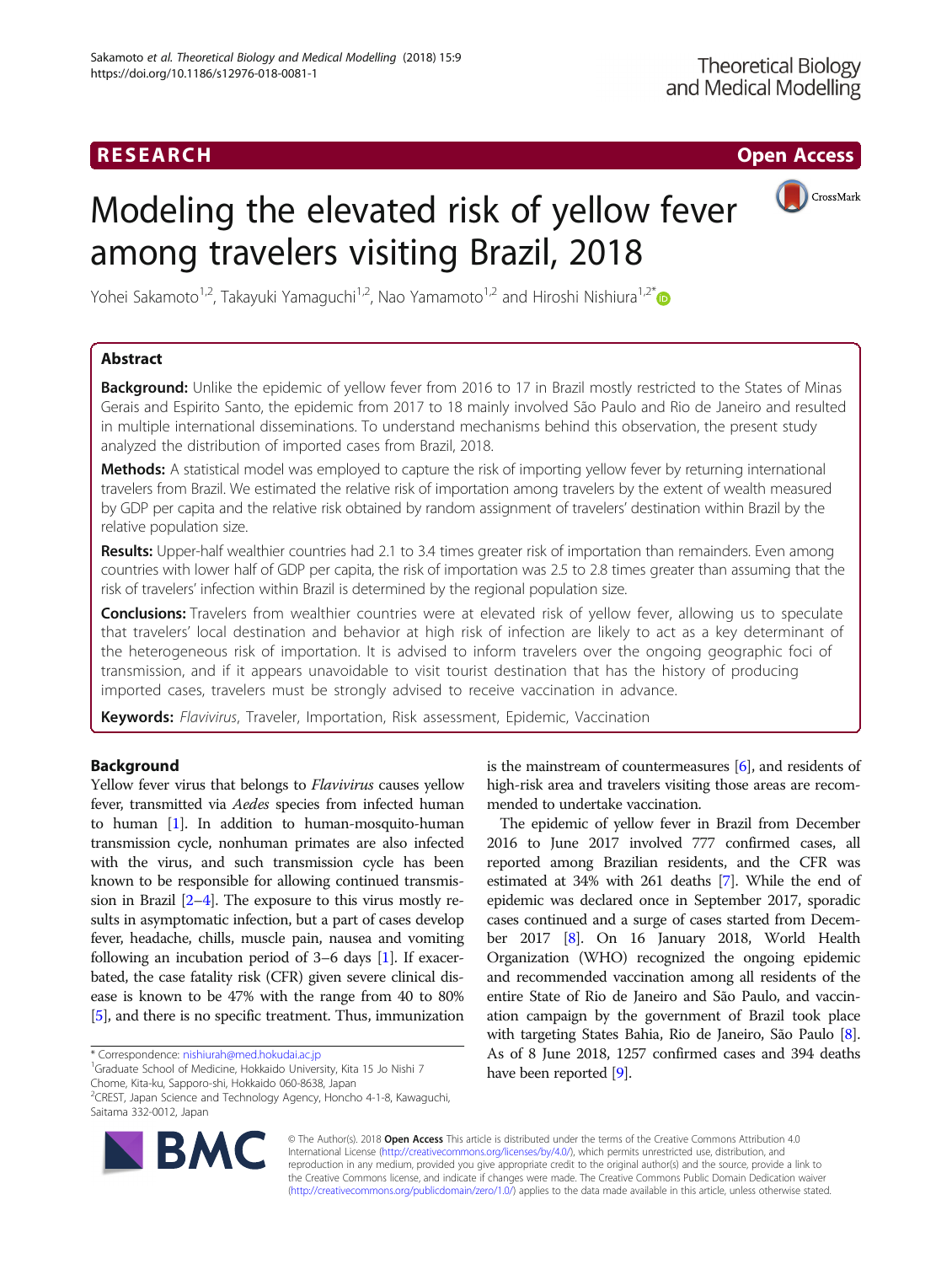<span id="page-1-0"></span>While no imported case was reported during the epidemic from 2016 to 17, multiple importation events have been reported during the epidemic from 2017 to 18. There have been 12 imported cases, as of 8 June 2018, notified in 8 different countries since December 2017 [\[9,](#page-5-0) [10\]](#page-5-0). As a possible mechanism for observing multiple importation events, the epidemic location in 2017–18 has involved Rio de Janeiro and São Paulo more than the 2016–17 epidemic [\[11\]](#page-5-0). The present study aims to quantify the risk of infection among travelers visiting Brazil, 2018.

#### Methods

#### Epidemiological data

To estimate the risk of yellow fever among travelers, we analyze both the confirmed cases in Brazil from 2017 to 18 [\[9\]](#page-5-0) and imported cases reported abroad. As of 8 May 2018, there were 3 imported cases from Chile [[12](#page-5-0)], 3 from Argentina [[12](#page-5-0)], and 1 case from the Netherlands [[12](#page-5-0)], Switzerland [[13](#page-5-0)], France [[12](#page-5-0)], the United Kingdom [[10](#page-5-0)], Romania [[13](#page-5-0)] and Germany [\[14\]](#page-5-0), respectively. Nationality of all imported cases was their own country, and all these cases were regarded as importation due to travel to Brazil. Except for cases in the Netherlands and France and one case in Argentina, imported cases shared a history of visit to Ilha Grande, municipality of Angra do Reis, State of Rio de Janeiro, Brazil [[12\]](#page-5-0).

#### Mathematical model

To calculate the expected risk of importation, inbound travel volume  $c_i$  from each country  $i$  to Brazil was retrieved from the World Tourism Organization [\[15\]](#page-5-0). In addition, we used the relative value of the Gross Domestic Product (GDP) per capita,  $g_i$  of country *i* that was normalized by the maximum GDP in 2016 for the sake of imputation of vaccination coverage (see below) [\[16\]](#page-5-0). This imputation was partly validated by statistical analysis of an association between GDP per capita and the risk of importation by country. Confirming that the variance is not significantly different between two groups by F-test, we employed Student t-test to compare the GDP per capita between countries with and without imported cases. Moreover, vaccination coverage  $v_i$  of country *i* in 2015 was partly retrieved from a published study [\[17\]](#page-5-0).

Following Dorigatti et al. [\[18](#page-5-0)], we model the expected number  $E(c_i)$  of imported yellow fever cases  $c_i$  in country i as

$$
E(c_i) = n_i(1-v_i)q_i \frac{pop_S}{pop_B} \frac{c_S}{pop_S} \frac{\mu_E + \mu_I}{w} \sum_{s=1}^{12} f_s p_s \tag{1}
$$

In this equation,  $n_i$  is the yearly inbound number of travelers visiting Brazil from country  $i$ ,  $v_i$  is the vaccination coverage,  $q_i$  represents the relative risk of infection among travelers from country  $i$ , which we would like to estimate

through this exercise.  $pop_s$  and  $pop_B$  represent the population sizes of the three major states of 2017–18 epidemic (i.e., Minas Gerais, Rio de Janeiro and São Paulo) and the entire Brazil, respectively ( $pop_s = 81,230,574$  and  $pop_B =$ 202,768,562 persons). The reported number of confirmed yellow fever cases in affected states is  $c_S$ . We do not use the undiagnosed factor of 10, which was adopted elsewhere [[5](#page-5-0), [18\]](#page-5-0), because we estimate the expected number of confirmed imported cases in the abroad.  $w$  is the mean length of stay in Brazil (w = 17 days), and  $f_s$  and  $p_s$  are the normalized monthly frequency of cases and the volume of travelers of month s, respectively (where  $f_s$  from December 2017 to March 2018 accounted for 98.4% and  $p_s$  during the same period is 47.6% of the total). Although not specified in eq.  $(1)$ , month s was integrated from December 2017 up until 16 March 2018 where censoring in March was incorporated by accounting for the number of days, i.e., 16/31.  $\mu_E$  and  $\mu_I$  represent the mean latent and infectious period, respectively, assumed as 4.6 and 4.5 days. It should be noted that eq.  $(1)$  is intact even when we account for unascertained/asymptomatic fraction of cases. Namely, supposing that the confirmation probability among all infected individuals is  $\alpha$ , both sides of eq. (1) is divided by  $\alpha$  to express everything as the total number of infected individuals, and then, the constant  $1/\alpha$  is cancelled out from both sides.

Unlike calculations that were conducted elsewhere [[18](#page-5-0), [19\]](#page-5-0), we ignored the stochasticity of the lengths of latent and infectious periods for simplicity. Let us define

$$
m_i(q_i) = \frac{E(c_i; q_i)}{1 - v_i},\tag{2}
$$

we employ the zero-inflated Poisson distribution to describe the observed frequency of imported cases in country  $i$ , i.e.,

$$
h(X = j; q_i) = \begin{cases} v_i + (1 - v_i) \exp(-m_i(q_i)) & \text{if } j = 0\\ (1 - v_i) \frac{\exp(-m_i(q_i))m_i(q_i)^j}{j!} & \text{if } j > 0 \end{cases}
$$
(3)

The mean number of imported cases from the eq. (3) is  $E(c_i) = (1-v_i)m_i(q_i)$ . With respect to the vaccination coverage  $v_i$  among travelers from country  $i$ , we model it as

$$
v_i = \begin{cases} u_i & \text{if vaccination coverage available} \\ \frac{k}{1 + \exp(-g_i)} & \text{if vaccination coverage unavailable} \end{cases}
$$
(4)

The logit transformation was adopted, because it does not require additional parameters. The estimated vaccine coverage in a part of the routinely immunized countries was available in the published study [\[17\]](#page-5-0). Countries with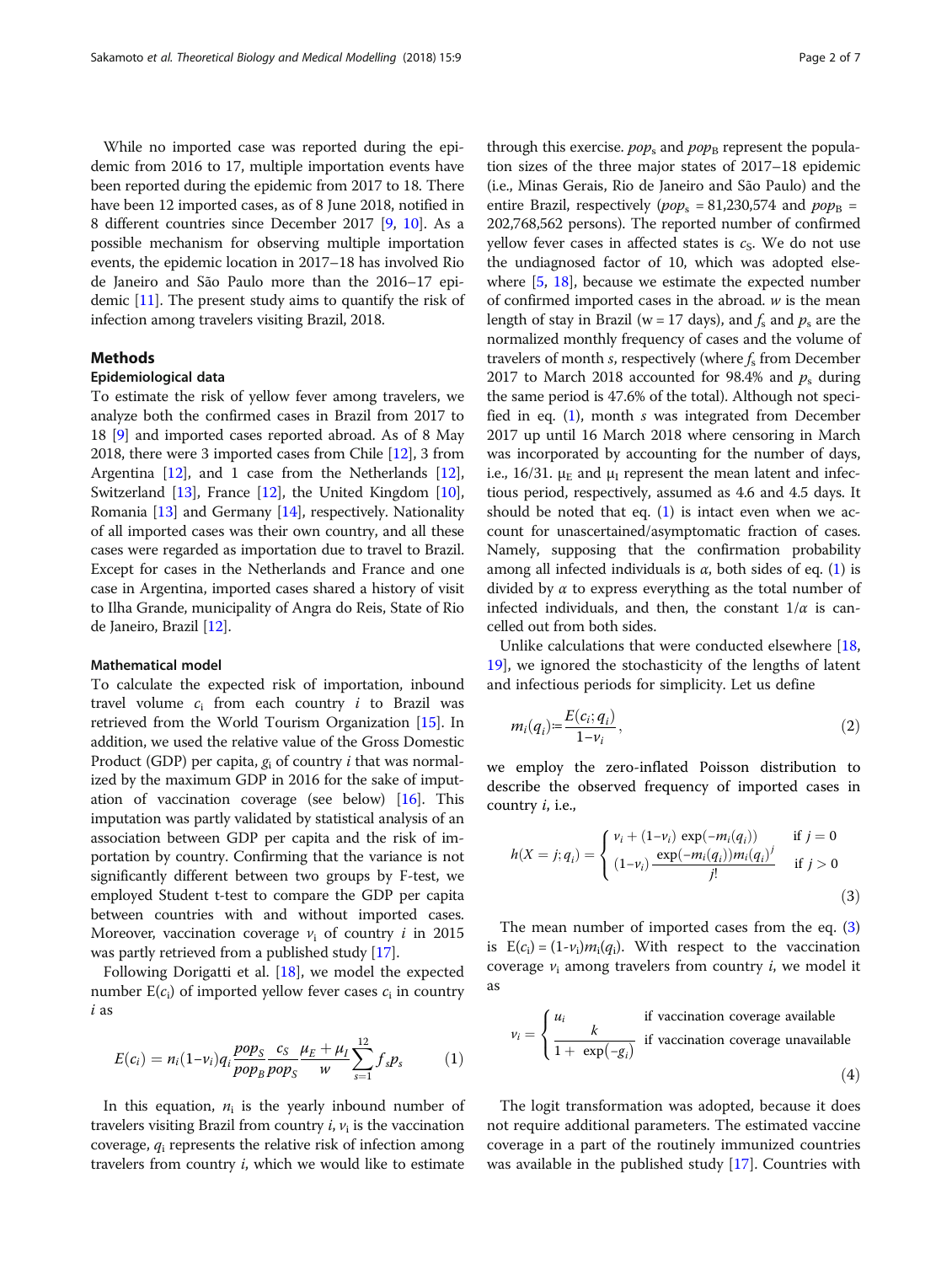known vaccination coverage included Trinidad and Tobago, Panama, Argentina, Colombia, Suriname, Peru, Venezuela, Ecuador, Paraguay, Guyana, Bolivia, Angola, Nigeria, Ghana and Kenya. If the information of vaccination coverage was unavailable, we extrapolated the vaccination coverage in country  $i$ . Considering that only a small fraction of travelers is vaccinated in those countries,  $k$  was assumed to be 0.10, which is the so-called carrying capacity of the logistic distribution, and practically interpreted as theoretical possible maximum of the vaccination coverage.  $g_i$  is the relative GDP per capita of country i compared to the country with the highest GDP per capita as stated above. The second case in the eq. [\(4](#page-1-0)) indicates that we imposed an assumption that, if no routine immunization takes place, at most 10% of those travelers visiting Brazil received vaccination, and also another assumption that the coverage follows a logit transformation of the relative GDP per capita. Because the ceiling of coverage  $k$  is a strong assumption, we varied it from 0.01 (1%) to 0.90 (90%) as part of sensitivity analysis.

We estimate  $q_i$  by the list of country, i.e. by first and second half of GDP per capita, because the propensity to visit high-risk area of infection, which coincided with a resort area in the ongoing epidemic [[10,](#page-5-0) [12\]](#page-5-0), may vary with the extent of wealth of that particular country.  $q_i$  is modelled as

$$
q_i = \begin{cases} aq & \text{if GDP} per \text{ capita of country } i \text{ is greater than median} \\ q & \text{if GDP} per \text{ capita of country } i \text{ is smaller than median} \end{cases} \tag{5}
$$

where  $q$  is the relative risk of infection among travelers visiting from countries with the second half of GDP per capita as compared with an assumption that the travelers' destination is randomly determined according to the regional population size of Brazil.  $a$  is the relative risk of importing yellow fever among wealthier countries compared to the reminders with the risk q.

Given observed counts of imported cases, c, written as a vector representing the input from all countries at risk of infection, maximum likelihood estimates of  $a$  and  $q$ were found by minimizing the negative logarithm of the following likelihood

$$
L(a,q; \mathbf{c}) = \prod_i h(c_i) \tag{6}
$$

The 95% confidence intervals (CI) were computed using the profile likelihood.

#### Ethical considerations

The present study analyzed data that is publicly available. As such, the datasets used in our study were de-identified and fully anonymized in advance, and the analysis of publicly available data without identity information does not require ethical approval.

#### Results

Figure [1](#page-3-0) shows the epidemic curve of 2017–18 epidemic in Brazil as a function of the week of report [\[9\]](#page-5-0). The highest incidence was reported in Week 3 of 2018 followed by mostly a monotonic decline in incidence, and the incidence has greatly waned by Week 17, 2018. Figure [2](#page-3-0) shows the comparison of GDP per capita by countries with and without imported cases. GDP per capita of countries with imported cases  $(n = 8)$  was 40,213 US dollars (95% CI: 25,614, 54,811), while that of countries without imported cases and with direct flight link from Brazil  $(n = 78)$  was 26,368 US dollars (95% CI: 21,593, 31,043). It appears that countries with imported cases have significantly greater GDP per capita than those without imported cases ( $t = 2.34$ ,  $p = 0.04$  by Student t-test).

In total, 12 imported cases were reported from 8 different countries (Fig. [3a](#page-4-0)). Other 78 countries with inbound data to Brazil were included in the following analysis. Known vaccinated fractions were as follows: Trinidad and Tobago (0.96), Panama (0.73), Argentina (0.94), Colombia (0.91), Suriname (0.89), Peru (0.90), Venezuela (0.87), Ecuador (0.78), Paraguay (0.80), Guyana (0.95), Bolivia (0.89), Angola (0.80), Nigeria (0.74), Ghana (0.89) and Kenya (0.78). Assuming  $k = 0.10$ , travelers from wealthier fraction of countries were  $a = 2.3$  (95% CI: 0.7, 8.6) times more likely to be infected with yellow fever compared with countries below median GDP per capita. Compared with an assumption that the risk of infection was determined by the relative population size of epidemic locations (i.e., 3 states with substantial number of cases) to the entire Brazil (i.e. eq. ([1\)](#page-1-0) with  $q = 1.0$ ), the assumption of which was employed elsewhere [[16](#page-5-0)], even countries below median GDP per capita experienced  $q = 2.5$  (95% CI: 0.8, 5.9) times greater risk of yellow fever.

Figure [3b](#page-4-0) shows the result from sensitivity analysis. Varying an uncertain parameter  $k$ , i.e., the possible maximum value of the vaccination coverage among travelers from countries without routine immunization against yellow fever, the estimates of  $q_i$  did not vary greatly. The relative risk a of yellow fever among wealthier countries compared with countries with second half of GDP per capita ranged from 2.1 with  $k = 0.01$  to 3.4 with  $k = 0.90$ . Also, compared with random assignment of travelers' destination by relative population size of States, countries below median GDP per capita experienced  $q = 2.5$  ( $k = 0.01$ ) to 2.8 ( $k = 0.90$ ) times greater risk of yellow fever.

#### **Discussion**

Unlike the epidemic from 2016 to 17 in Brazil that was mostly restricted to the States of Minas Gerais and Espirito Santo, the epidemic from 2017 to 18 mainly involved São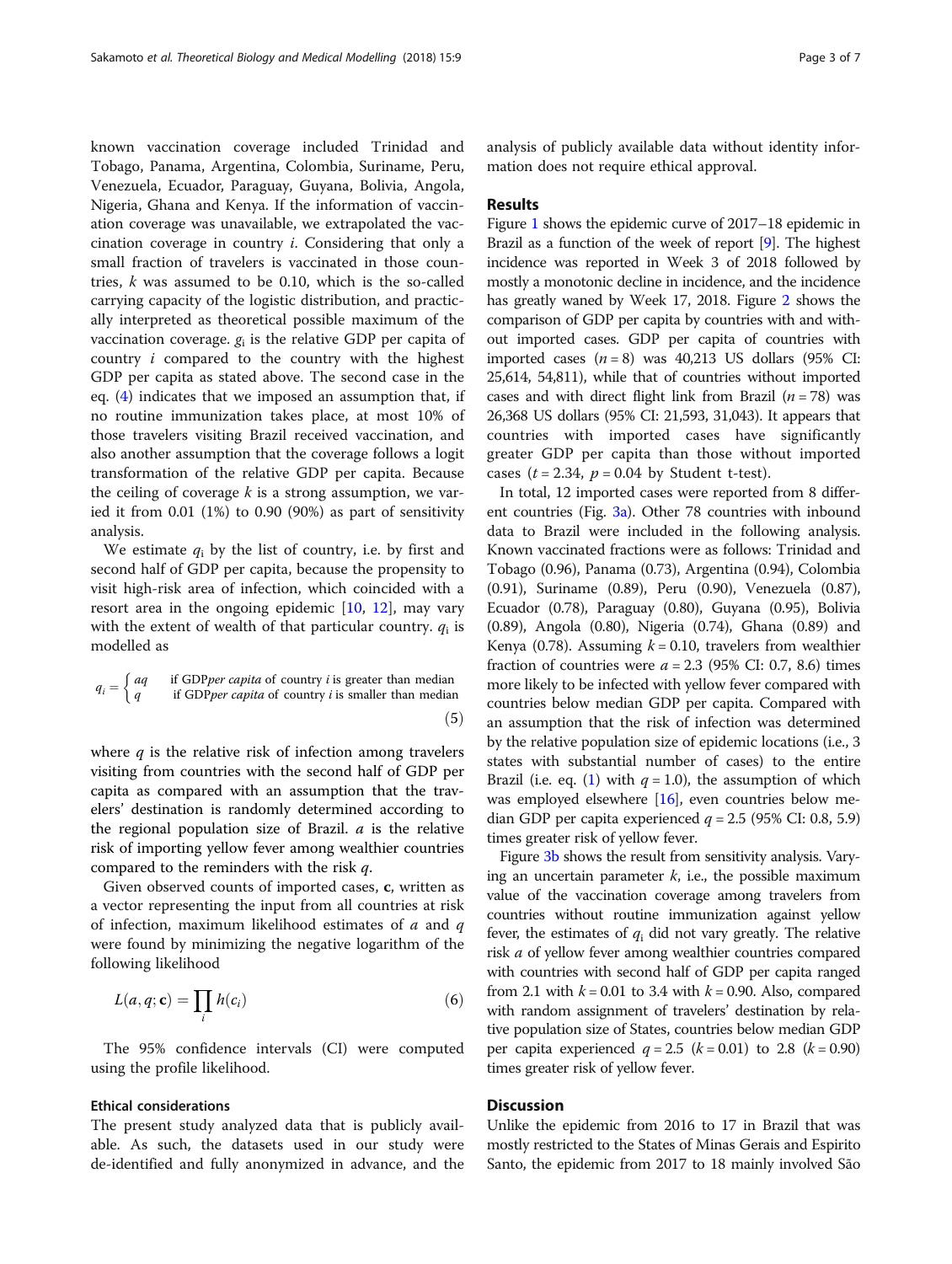<span id="page-3-0"></span>



**Reporting time (year/week)** 

Paulo and Rio de Janeiro and resulted in multiple international disseminations of imported cases. To understand possible mechanisms behind this observation and also to consider possible countermeasures, the present study explored the distribution of imported cases from Brazil. Employing a statistical model, we described the risk of observing imported case, jointly estimating the relative risk of travelers by the extent of wealth (or GDP per capita) and the relative difference compared with random assignment of travelers' destination within Brazil. As a result, it

appears that wealthier travelers were at 2.1 to 3.4 times greater risk of infection than others. Moreover, even among countries with lower half of GDP per capita, the risk was 2.5 to 2.8 times greater than that with the assumption that the relative risk within Brazil is determined by regional population size.

There are two take home messages. First, we have shown that countries with wealthier GDP per capita appeared to be more often infected. The finding is in line with the fact that the imported cases arose from a holiday



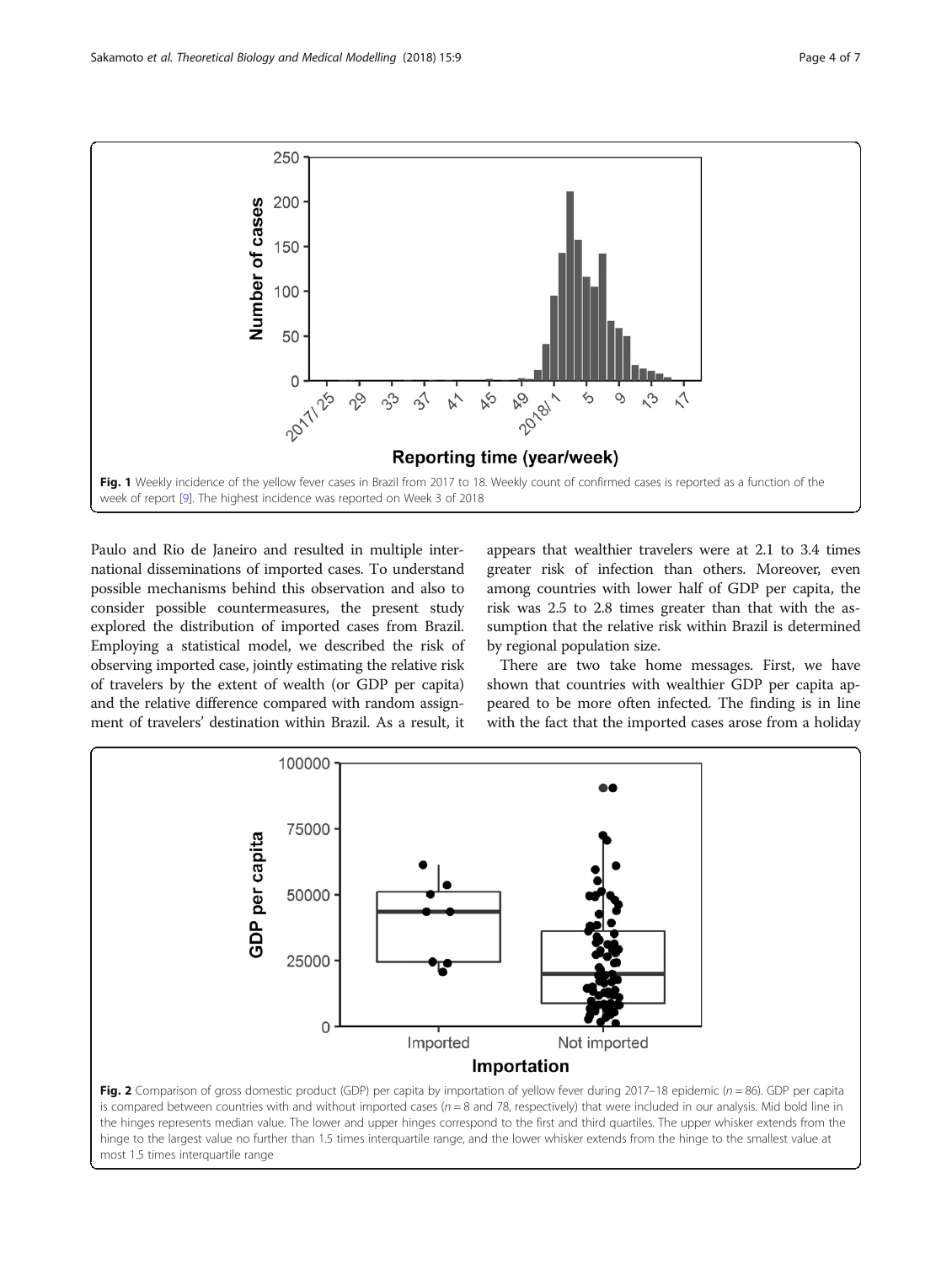<span id="page-4-0"></span>

spot in Ilha Grande, municipality of Angra do Reis, State of Rio de Janeiro [\[9](#page-5-0), [10](#page-5-0)]. It also indicates that travelers' local destination and behavior at high risk of infection are likely to act as a key determinant of the heterogeneous risk of importing case. It is advised to well inform travelers over the ongoing geographic foci of transmission, and if it appears unavoidable to visit tourist destination that has the history of producing imported cases, travelers must be strongly advised to receive vaccination in advance.

Second, we found that even non-wealthy countries were at 2.5–2.8 times greater risk of importing yellow fever case as compared with a common modeling assumption (i.e., q  $= 1.0$  $= 1.0$  $= 1.0$  in eq. (1)) that the destination-specific risk of infection is proportional to the relative population size of the destination to the entire country. In the case of Brazil, undoubtedly the major tourist destinations of international travelers are São Paulo and Rio de Janeiro. To precisely estimate the risk of infection among travelers, it is ideal to track down travel patterns within Brazil more in detail. A big challenge to achieve precise estimation of the risk in the future would be to quantify such risk in a finer spatial scale using limited mobility information among travelers.

Four limitations must be noted. First, the notification of yellow fever cases is undoubtedly biased by the extent of ascertainment. Thus, even though we found that travelers from countries with greater GDP per capita were at greater risk of yellow fever, the finding could partly reflect better ascertainment of cases in wealthier countries compared with the reminder. Second, we were not able to account for spatial risk of infection in a finer scale. As of 8 May 2018, the transmission has not been established within the city of Rio de Janeiro [[20\]](#page-5-0), and thus, such risk at greater precision must be communicated with risk map, as it was published elsewhere [[21](#page-5-0)–[23](#page-5-0)]. Third, the vaccination coverage among travelers from

countries without routine yellow fever immunization was assumed to be proportional to GDP per capita. In the present study, our estimates were not sensitive to the ceiling of the vaccination coverage,  $k$ , but this strong assumption needs to be validated through empirical observation in the future. Fourth, the lower confidence bound of our relative risk estimates were smaller than the value of 1 (e.g., with  $k = 0.10$ , the lower 95% CI of a was 0.6), and the sample size was not substantial. This is due to limited number of countries that imported yellow fever. With greater sample size in a future follow-up study, uncertainties would be reduced, and moreover, our conclusions would be strengthened.

Apart from these future tasks for finer estimation of the risk of infection among travelers, we believe that our study successfully quantified the relative risk of infection by GDP per capita and also compared with the risk that rests on population-size specific assumption of travelers' destination. Micro-geographic information of imported cases should be effectively shared with travelers for communication and prevention purposes.

#### Conclusions

Travelers from wealthier countries were at elevated risk of yellow fever, allowing us to speculate that travelers' local destination and behavior at high risk of infection are likely to act as a key determinant of the heterogeneous risk of importation. As part of important messages as derived in real time studies  $[19, 24-27]$  $[19, 24-27]$  $[19, 24-27]$  $[19, 24-27]$  $[19, 24-27]$  $[19, 24-27]$ , it is advised to inform travelers over the ongoing geographic foci of transmission, and if it appears unavoidable to visit tourist destination that has the history of producing imported cases, travelers must be strongly advised to receive vaccination in advance.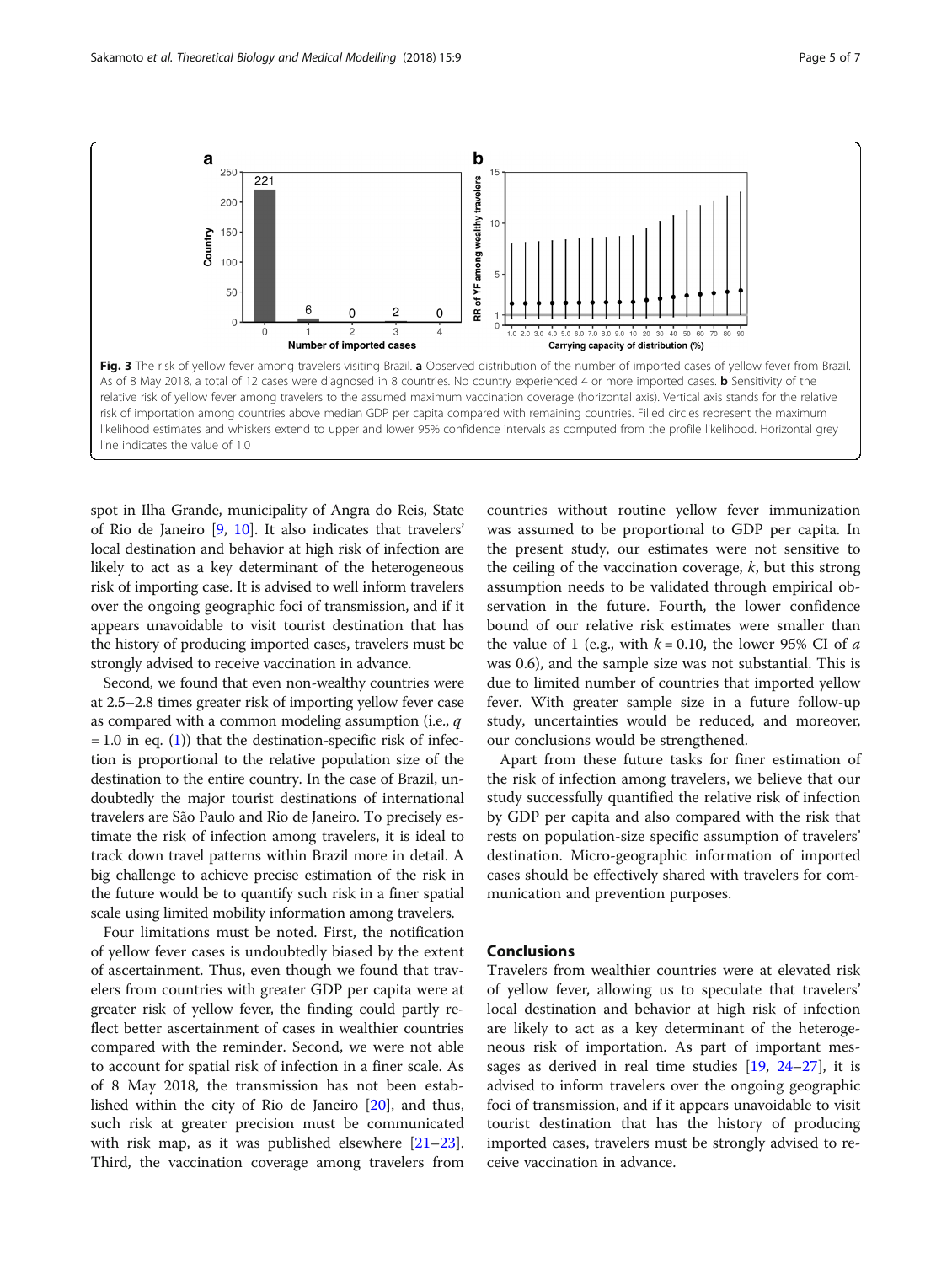#### <span id="page-5-0"></span>Abbreviations

CI: Confidence interval; GDP: Gross Domestic Product; WHO: World Health **Organization** 

#### Funding

HN received funding support from the Japan Agency for Medical Research and Development, the Japan Science and Technology Agency (JST) CREST program (JPMJCR1413), Telecommunication Advancement Foundation, and the Japan Society for the Promotion of Science (JSPS) KAKENHI 16KT0130 and 17H04701. The funders had no role in study design, data collection and analysis, decision to publish, or preparation of the manuscript.

#### Availability of data and materials

Collected datasets is publicly available and can be retrieved from Fig. [3a](#page-4-0).

#### Authors' contributions

HN conceived the study. HN, YS, NY and TY conceptualized the study design, collected the data, formulated mathematical model and performed statistical analyses. HN and YS drafted the early version of the manuscript. YS, NY and TY drafted figures. All authors gave comments on the revised manuscript and approved the final version of the manuscript.

#### Authors' information

The authors are experts with interest in Infectious Disease Epidemiology and also in Theoretical Epidemiology, and the corresponding author acts as the chairperson and team leader of the Department of Hygiene, Hokkaido University Graduate School of Medicine.

#### Ethics approval and consent to participate

Not applicable.

#### Consent for publication

Not applicable.

#### Competing interests

The authors declare that co-author H. Nishiura is the Editor-in-Chief of Theoretical Biology and Medical Modelling. This does not alter the authors' adherence to all the Theoretical Biology and Medical Modelling policies on sharing data and materials.

#### Publisher's Note

Springer Nature remains neutral with regard to jurisdictional claims in published maps and institutional affiliations.

# Received: 17 May 2018 Accepted: 11 June 2018<br>Published online: 02 July 2018

#### References

- 1. Monath TP. Yellow fever: an update. Lancet Infect Dis. 2001;1:11–20.
- 2. Dexheimer Paploski IA, Souza RL, Tauro LB, Cardoso CW, Mugabe VA, Pereira Simões Alves AB, de Jesus Gomes J, Kikuti M, Campos GS, Sardi S, Weaver SC, Reis MG, Kitron U, Ribeiro GS. Epizootic outbreak of yellow fever virus and risk for human disease in Salvador, Brazil. Ann Intern Med. 2018;168(4):301–2.
- 3. Fernandes NCCA, Cunha MS, Guerra JM, Réssio RA, Cirqueira CDS, Iglezias SD, de Carvalho J, Araujo ELL, Catão-Dias JL, Díaz-Delgado J. Outbreak of yellow fever among nonhuman Primates, Espirito Santo, Brazil, 2017. Emerg Infect Dis. 2017;23(12):2038–41.
- 4. Moreira-Soto A, Torres MC, Lima de Mendonça MC, Mares-Guia MA, Dos Santos Rodrigues CD, Fabri AA, Dos Santos CC, Machado Araújo ES, Fischer C, Ribeiro Nogueira RM, Drosten C, Sequeira PC, Drexler JF, Bispo de Filippis AM. Evidence for multiple sylvatic transmission cycles during the 2016-2017 yellow fever virus outbreak, Brazil. Clin Microbiol Infect 2018; in press. doi: <https://doi.org/10.1016/j.cmi.2018.01.026>.
- 5. Johansson MA, Vasconcelos PF, Staples JE. The whole iceberg: estimating the incidence of yellow fever virus infection from the number of severe cases. Trans R Soc Trop Med Hyg. 2014;108(8):482–7.
- 6. Wisseman CL, Sweet BH, Kitaoka M, Tamiya T. Immunological studies with group B arthropod-borne viruses. I. Broadened neutralizing antibody spectrum induced by strain 17D yellow fever vaccine in human subjects previously infected with Japanese encephalitis virus. Am J Trop Med Hyg. 1962;11:550–61.
- 7. Pan American Health Organization. Yellow fever. Epidemiological update on 12 January 2018. Washington D.C.: Pan American Health Organization; 2018. Available at: [https://www.paho.org/hq/index.php?option=com\\_](https://www.paho.org/hq/index.php?option=com_content&view=article&id=14043%3A12-january-2018-yellow-fever-epidemiological-update&catid=2103%3Arecent-epidemiological-alerts-updates&Itemid=42346&lang=en) [content&view=article&id=14043%3A12-january-2018-yellow-fever](https://www.paho.org/hq/index.php?option=com_content&view=article&id=14043%3A12-january-2018-yellow-fever-epidemiological-update&catid=2103%3Arecent-epidemiological-alerts-updates&Itemid=42346&lang=en)[epidemiological-update&catid=2103%3Arecent-epidemiological-alerts](https://www.paho.org/hq/index.php?option=com_content&view=article&id=14043%3A12-january-2018-yellow-fever-epidemiological-update&catid=2103%3Arecent-epidemiological-alerts-updates&Itemid=42346&lang=en)[updates&Itemid=42346&lang=en](https://www.paho.org/hq/index.php?option=com_content&view=article&id=14043%3A12-january-2018-yellow-fever-epidemiological-update&catid=2103%3Arecent-epidemiological-alerts-updates&Itemid=42346&lang=en) (Accessed: 23 Jan 2018)
- 8. World Health Organization. Disease outbreak news on 22 January 2018. Yellow fever – Brazil. Geneva: World Health Organization. Available at: <http://www.who.int/csr/don/22-january-2018-yellow-fever-brazil/en/>
- 9. Ministerio da Saude, Brazil. Monitoramento do Período Sazonal da Febre Amarela. Brasil – 2017/2018. 8 May 2018. INFORME N25. São Paulo: Ministerio da Saude; 2018. Available at: [http://portalarquivos2.saude.gov.br/](http://portalarquivos2.saude.gov.br/images/pdf/2018/maio/09/Informe-FA.pdf) [images/pdf/2018/maio/09/Informe-FA.pdf](http://portalarquivos2.saude.gov.br/images/pdf/2018/maio/09/Informe-FA.pdf)
- 10. Gossner CM, Haussig JM, de Saint Lary CB, Aaslav KK, Schlagenhauf P, Sudre B. Increased risk of yellow fever infections among unvaccinated European travellers due to ongoing outbreak in Brazil, July 2017 to March 2018. Eurosurveillance. 2018;23(11):18–00106. [https://doi.org/10.2807/1560-7917.ES.](https://doi.org/10.2807/1560-7917.ES.2018.23.11.18-00106) [2018.23.11.18-00106](https://doi.org/10.2807/1560-7917.ES.2018.23.11.18-00106)
- 11. Possas C, Martins RM, Oliveira RL, Homma A. Urgent call for action: avoiding spread and re-urbanisation of yellow fever in Brazil. Mem Inst Oswaldo Cruz. 2018;113:1–2.
- 12. World Health Organization. Disease outbreak news on 27 February 2018. Yellow fever - Brazil. Geneva: World Health Organization. Available at: <http://www.who.int/csr/don/27-february-2018-yellow-fever-brazil/en/>
- 13. World Health Organization. Disease outbreak news on 9 March 2018. Yellow fever – Brazil. Geneva: World Health Organization. Available at: [http://www.](http://www.who.int/csr/don/09-march-2018-yellow-fever-brazil/en/) [who.int/csr/don/09-march-2018-yellow-fever-brazil/en/](http://www.who.int/csr/don/09-march-2018-yellow-fever-brazil/en/)
- 14. Weigand G. YELLOW FEVER AMERICAS (24): GERMANY ex BRAZIL (RIO DE JANEIRO). ProMED-mail, 27 March 2018. Available at: [https://www.](https://www.promedmail.org/post/20180327.5714395) [promedmail.org/post/20180327.5714395](https://www.promedmail.org/post/20180327.5714395)
- 15. Yearbook of Tourism Statistics dataset. Brazil. Geneva: World Tourism Organization (UNWTO); 2017. Available from [http://statistics.unwto.org/](http://statistics.unwto.org/publication/yearbook-tourism-statistics-2017-edition) [publication/yearbook-tourism-statistics-2017-edition](http://statistics.unwto.org/publication/yearbook-tourism-statistics-2017-edition)
- 16. Central Intelligence Agency. The World Factbook. Country Comparison: GDP-Per Capita (PPP). Available at: [https://www.cia.gov/library/publications/](https://www.cia.gov/library/publications/the-world-factbook/rankorder/2004rank.html) [the-world-factbook/rankorder/2004rank.html](https://www.cia.gov/library/publications/the-world-factbook/rankorder/2004rank.html)
- 17. Shearer FM, Moyes CL, Pigott DM, Brady OJ, Marinho F, Deshpande A, Longbottom J, Browne AJ, Kraemer MUG, O'Reilly KM, Hombach J, Yactayo S, de Araújo VEM, da Nóbrega AA, Mosser JF, Stanaway JD, Lim SS, Hay SI, Golding N, Reiner RC Jr. Global yellow fever vaccination coverage from 1970 to 2016: an adjusted retrospective analysis. Lancet Infect Dis. 2017;17(11):1209–17.
- 18. Dorigatti I, Hamlet A, Aguas R, Cattarino L, Cori A, Donnelly CA, Garske T, Imai N, Ferguson NM. International risk of yellow fever spread from the ongoing outbreak in Brazil, December 2016 to May 2017. Euro Surveill. 2017;22(28):30572.
- 19. Tsuzuki S, Lee H, Miura F, Chan YH, Jung SM, Akhmetzhanov AR, Nishiura H. Dynamics of the pneumonic plague epidemic in Madagascar, August to October 2017. Eurosruveillance. 2017;22(46) [https://doi.org/10.2807/](https://doi.org/10.2807/1560-7917.ES.2017.22.46.17-00710) [1560-7917.ES.2017.22.46.17-00710.](https://doi.org/10.2807/1560-7917.ES.2017.22.46.17-00710)
- 20. Couto-Lima D, Madec Y, Bersot MI, Campos SS, Motta MA, Santos FBD, Vazeille M, Vasconcelos PFDC, Lourenço-de-Oliveira R, Failloux AB. Potential risk of re-emergence of urban transmission of yellow fever virus in Brazil facilitated by competent Aedes populations. Sci Rep. 2017;7(1): 4848. <https://doi.org/10.1038/s41598-017-05186-3.>
- 21. Shearer FM, Longbottom J, Browne AJ, Pigott DM, Brady OJ, Kraemer MUG, Marinho F, Yactayo S, de Araújo VEM, da Nóbrega AA, Fullman N, Ray SE, Mosser JF, Stanaway JD, Lim SS, Reiner RC Jr, Moyes CL, Hay SI, Golding N. Existing and potential infection risk zones of yellow fever worldwide: a modelling analysis. Lancet Global Health. 2018;6(3):e270–8.
- 22. Garske T, Van Kerkhove MD, Yactayo S, Ronveaux O, Lewis RF, Staples JE, Perea W, Ferguson NM. Yellow fever expert committee. Yellow fever in Africa: estimating the burden of disease and impact of mass vaccination from outbreak and serological data. PLoS Med. 2014;11(5): e1001638.
- 23. Hamlet A, Jean K, Perea W, Yactayo S, Biey J, Van Kerkhove M, Ferguson N, Garske T. The seasonal influence of climate and environment on yellow fever transmission across Africa. PLoS Negl Trop Dis. 2018;12(3):e0006284.
- 24. Nishiura H, Tsuzuki S, Asai Y. Forecasting the size and peak of cholera epidemic in Yemen, 2017. Future Microbiol. 2018;13:399–402.